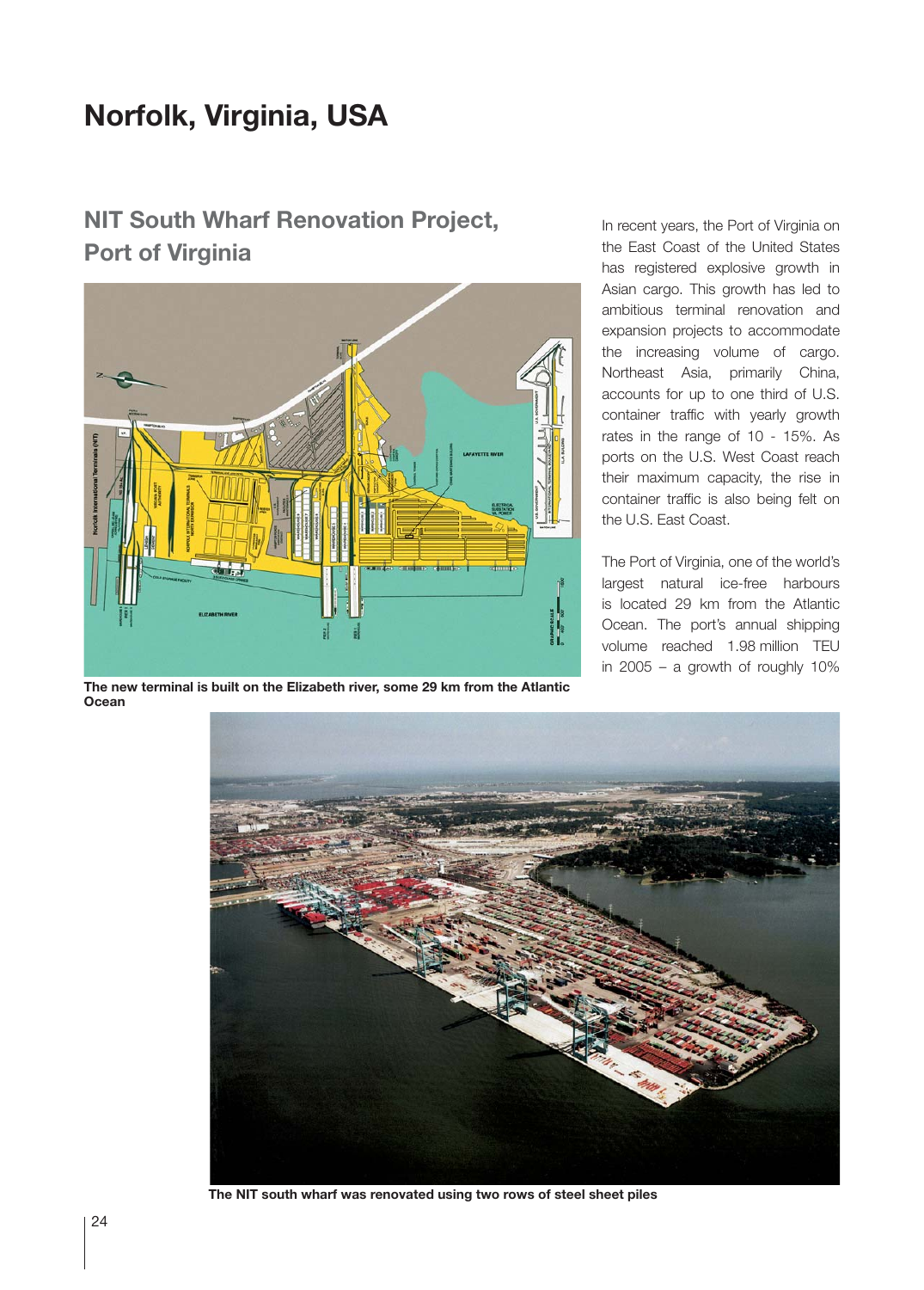

**Cross-section of the expanded terminal with the stormwater detention basin set between two rows of AZ sheet piles**

compared to the previous year. In order to accommodate both increasing cargo volumes and the increasing size of cargo ships, the Virginia Port Authority [to whom we credit the pictures shown] decided to renovate Norfolk International Terminal's (NIT's) South Terminal. The Port of Virginia boasts a 15-metre-deep inbound channel that will ultimately be dredged to 18 metres, making it the deepest on the U.S. East Coast. This new access channel will allow deep-draught Suez Class container ships (10 - 12,000 TEU vessels) to call at the port.

Launched in 2002, the renovation of the port's largest container cargo terminal included the replacement of 1,290 metres of marginal wharf with a state-of-the-art

structure designed specifically for containerised cargo operations. Eight 30.5-m-gauge post-Panamax cranes were installed to cope with the increased cargo. The container yard was also reconfigured to improve its efficiency.

The NIT South Wharf Renovation project involved replacing and widening the wharf by installing precast concrete piles, a steel sheet pile wall and an innovative under-wharf stormwater detention system. The wharf construction and landside renovations were completed in stages to keep three of the terminal's four container berths operational throughout the renovation project.





**Installation of the basin's impervious sheet pile wall Supporting piles for the front side of NIT's new South Wharf**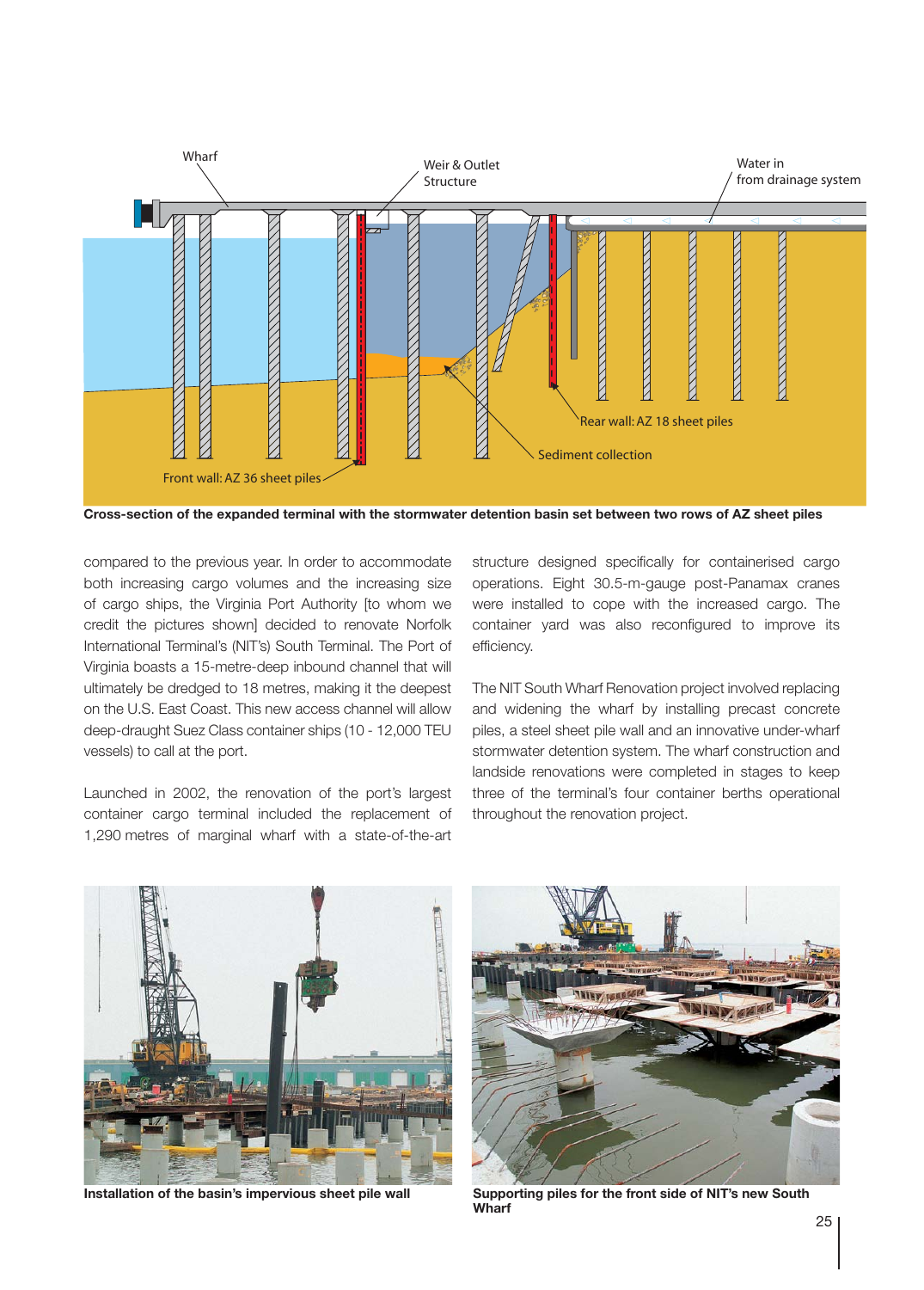## **Norfolk, Virginia, USA**

Consulting engineers Moffatt & Nichol designed the renovation of the South Wharf, including the stormwater treatment measures required by state and federal environmental regulations. An under-wharf detention basin system formed by a front and a rear sheet pile wall was installed. This basin eliminated the need for a conventional treatment pond while maximising the land area available for cargo operations.

A vital goal of the project's stormwater detention measures was to create a highly impervious basin. At a width of 630 mm, the AZ 36 sheet piles were suitable not only to take up the statical loads, but also to contain stormwater. The watertightness of the system was further increased by the following measures:

- Particularly high watertightness of the Larssen interlock due to its tight shape,
- The number of permeable interlocks was halved by welding the middle interlocks,
- Large sheet pile width (1,260-mm double piles), and
- Filling of the non-welded interlocks with a Roxan sealing system.

## Owner:

The Virginia Port Authority (VPA)

Design Engineer: Moffatt & Nichol

Contractor: Tidewater Skanska, Inc.

Sheet pile system: AZ 36, AZ 18

Steel grade: Grade ASTM A690

Total quantity of sheet piles: 3,950 metric tons



**The AZ double piles were brought in by barge**



**Installation by land-based crane equipped with vibratory hammer**



**The AZ 36 sheet piles take the statical loads and act as an impervious water barrier**